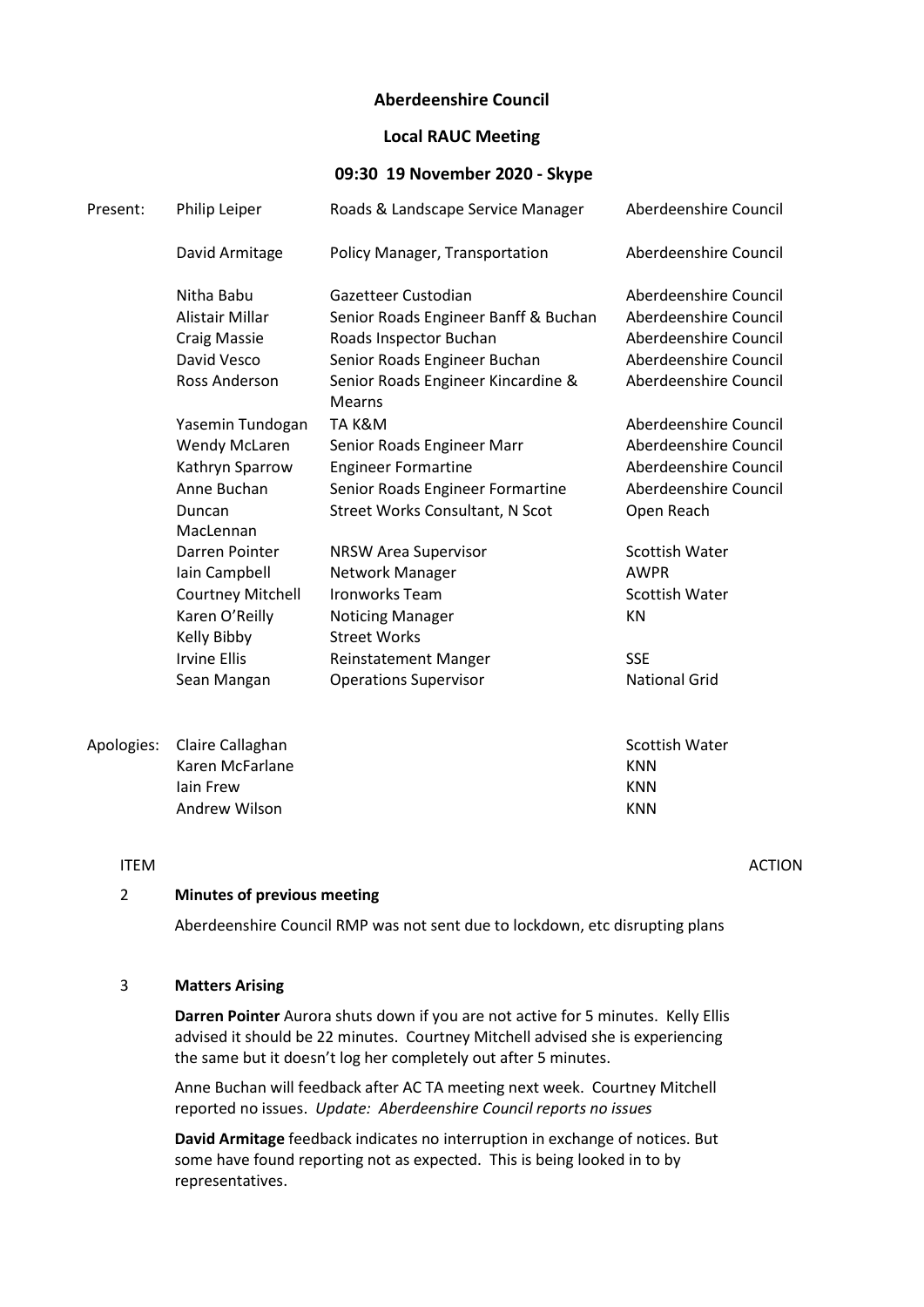Anne to confirm that all AC TAs have completed Aurora training. Update – confirmed.

### 4 NoSRAUC meeting 02/09/2020

Minutes will be distributed

PL highlighted the SLAM technique. National Coring Programme was also highlighted

#### 5 Major Works – Roads Authority

Aberdeenshire Council annual works programme has not been carried out as planned. Work has been limited so far to surface dressing prep work and reactive repair work. We will be carrying out some drainage work over the next few months.

We are being asked to be realistic regarding our resources and what work can be carried out.

AB to supply planned work information to Darren Pointer.

# 6 Major Works – Utilities

OpenReach programme provided. Duncan McLennan is happy to discuss any of the programmed works.

Scottish Water programme provided. Darren Pointer reported nothing major to highlight.

AWPR – Iain Campbell reports no major work planned. Likely to be further repair work on the Balmedie Tipperty section.

### 7 Scottish Road Works Register

Aberdeenshire Council has measures in place under the Spaces for People initiative in 7 towns. Should be in the SRWR as "protected".

No issues reported regarding work being carried out regarding this.

# 8 Performance Monitoring

Q2 update – Aberdeenshire Council currently under an improvement notice.

#### 9 AOCB

DMcL re defective apparatus, asked that we come to him right away rather than waiting for the meeting to bring up any issues.

Re defective apparatus this is normally dealt with quite quickly when it comes through the SRWR so long as it is logged correctly. They are now checking DA2s from the council so defects are not missed in future.

Confirm 3<sup>rd</sup> party reporting seems to be working well, but appears to be some duplication in that we raise one and the party concerned also raises it. Our Confirm system generates a report which is automatically sent to the relevant authority, but it is also logged in the SRWR.